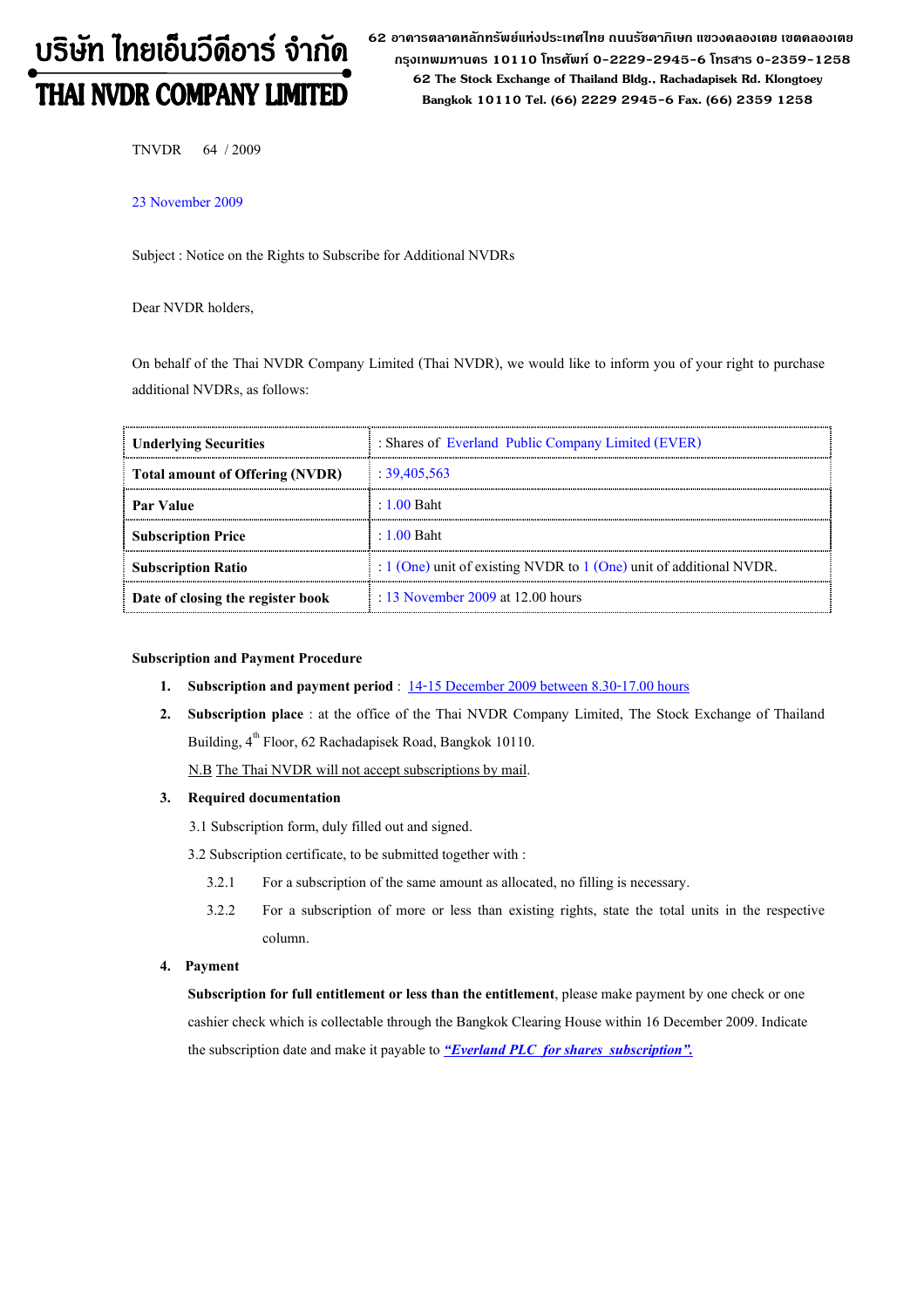5. If NVDR holders fail to exercise their rights or make a payment within the allotted time schedule, or the check or cashier check is not honored, it shall be deemed that such NVDR holders do not wish to exercise their subscription rights. Thai NVDR shall thus regard the subscription as being void.

Should you need any further information, please do not hesitate to contact Thai NVDR Company Limited at 02-229-2800 Ext. 2938-2946.

Sincerely yours, Thai NVDR Company Limited

Uden Dig.

(Udomwara Dechsongjarus) Group Head Post - Trade Operation The Stock Exchange of Thailand Group

Enclosure : 1. Subscription Form for NVDR Right Issues 2. Subscription Certificate